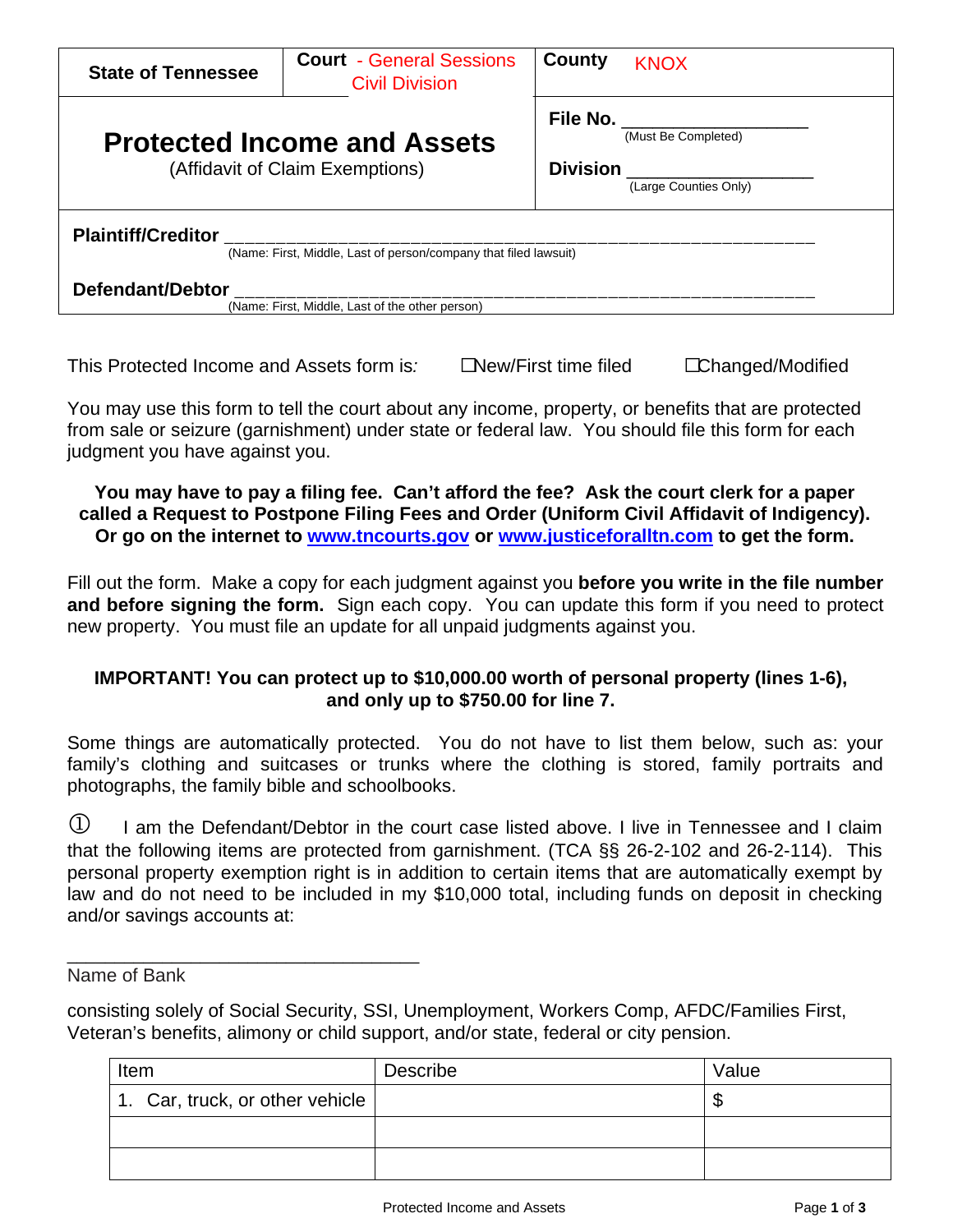| 2. Furniture/Electronics                                  |                  | $\boldsymbol{\mathsf{\$}}$ |
|-----------------------------------------------------------|------------------|----------------------------|
|                                                           |                  |                            |
|                                                           |                  |                            |
|                                                           |                  |                            |
|                                                           |                  |                            |
| 3. Household goods                                        |                  | $\boldsymbol{\mathsf{S}}$  |
|                                                           |                  |                            |
|                                                           |                  |                            |
|                                                           |                  |                            |
|                                                           |                  |                            |
|                                                           |                  |                            |
| 4. Bank Accounts                                          | <b>Bank Name</b> | <b>Balance</b>             |
|                                                           |                  |                            |
|                                                           |                  |                            |
| 5. Other                                                  |                  | $\boldsymbol{\theta}$      |
|                                                           |                  | $\boldsymbol{\mathsf{\$}}$ |
|                                                           |                  | $\boldsymbol{\theta}$      |
| 6. Cash                                                   |                  | $\boldsymbol{\mathsf{\$}}$ |
| 7. Tools of the Trade (Things<br>I need to earn a living) |                  | $\boldsymbol{\theta}$      |

# **Read below then sign:**

I declare under penalty of perjury under the laws of the State of Tennessee that:

• The information on this form is true to the best of my knowledge.

\_\_\_\_\_\_\_\_\_\_\_\_\_\_\_\_\_\_\_\_\_\_\_\_\_\_\_\_\_\_\_\_\_\_\_\_\_\_\_\_\_\_\_\_\_

• The information I provided is a correct and complete list of all of my income and assets to be protected.

#### Defendant/Debtor

Signs here: Date: \_\_\_\_\_\_\_\_\_\_\_\_\_\_\_\_\_\_\_ Sworn to and subscribed before me this \_\_\_\_\_\_\_\_\_\_\_\_\_\_\_ day of \_\_\_\_\_\_\_\_\_\_\_\_\_\_\_\_\_\_ 20 \_\_\_\_\_\_\_.

Deputy Clerk or Notary Public CHARLES D. SUSANO III, CLERK OF KNOX COUNTY GENERAL SESSIONS CIVIL DIVISION

**Bring the original and 2 copies of this form to the Court Clerk to be date stamped. Give the original to the Court Clerk.** 

**Bring a stamped envelope addressed for each plaintiff to the Court Clerk. Mail one copy to the lawyer or if there is no lawyer, mail it to the plaintiff or company that sued you. Keep one copy for yourself.**